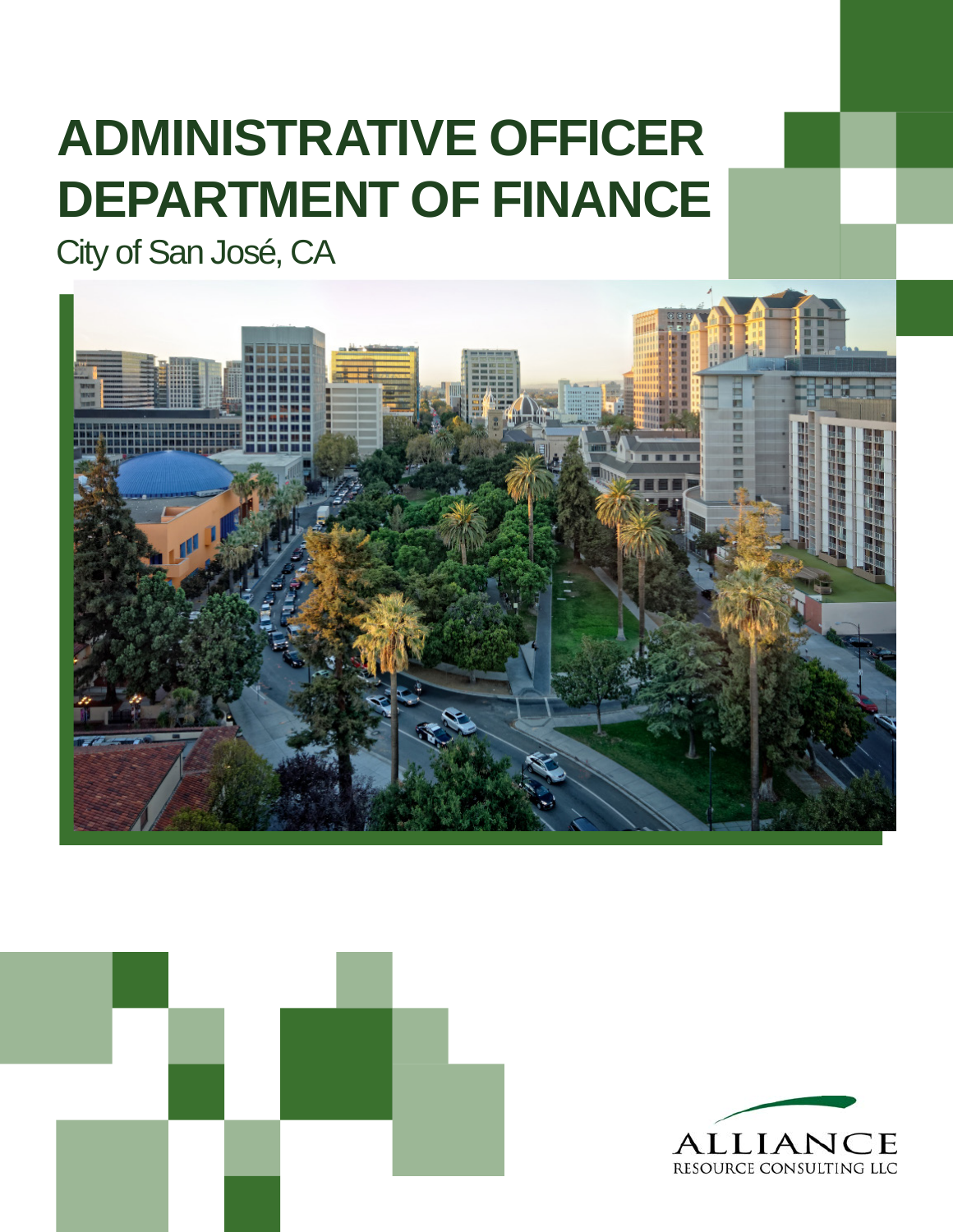#### **ALLIANCE** RESOURCE CONSULTING LLC



## **THE CITY OF SAN JOSE**

The City of San José plays a vital economic and cultural role anchoring the world's leading region of innovation. Encompassing 180 square miles at the southern tip of the San Francisco Bay, San José is Northern California's largest city, third largest in the State, and the 10th largest city in the nation. With more than one million residents, San José is one of the most diverse large cities in the United States. San José's transformation into a global innovation center has resulted in one of the largest concentrations of technology companies and expertise in the world, including major technology headquarters like Cisco, Adobe, Samsung, and eBay, as well as start-ups and advanced manufacturing.

San José has received accolades for its vibrant neighborhoods, healthy lifestyle, and diverse attractions from national media, including *Business Week* and *Money* magazines. The downtown area is home to high-rise residential projects, theaters, museums, and diverse entertainment attractions such as live music, live theater, cafes, restaurants, and nightclubs. Inquiring minds are served by The Tech Interactive, the San José Museum of Art, and many local galleries and venues. The City is served by fifteen (15) of the 32 public school districts in the County of Santa Clara, and over 300 private and parochial schools provide residents with a range of educational choices. Universities in and near the City include San José State University, Santa Clara University, Stanford University, and three University of California campuses.

In 2011, the City adopted Envision San José 2040, a long-term growth plan that sets forth a vision and comprehensive road map to guide the City's anticipated growth through the year 2040. The Plan proactively channels that growth in new homes and workplaces into transit-accessible, infill growth areas, and supports evolution toward a more urban landscape and lifestyle. The San José area is powered by one of the most highly educated and productive populations in the United States. More than 40% of the workforce has a bachelor's degree or higher, compared with 25% nationally. Forty percent of San José residents are foreign born, and 50% speak a language other than English at home. San José is proud of its rich cultural diversity and global connections, and the essential role the City plays in connecting residents and businesses to the nation and the world.

# **THE CITY GOVERNMENT**

The City of San José is a full-service Charter City and operates under a Council-Manager form of government. The City Council consists of ten (10) council members elected by district and a mayor elected at large. The City Manager, who reports to the Council, and her executive team provide strategic leadership that supports the policy-making role of the Mayor and the City Council and motivates and challenges the organization to deliver high quality services that meet the community's needs. Department heads, including the Director of Finance, are appointed by the City Manager with confirmation by the City Council. The City actively engages with members of the community through Councilappointed boards and commissions.

In addition to providing a full range of municipal services including police and fire, San José operates an airport, a municipal water system, a regional wastewater treatment facility, some 200 neighborhood and regional parks, and a library system with 24 branches. The City also oversees convention, cultural, and hospitality facilities that include the San José McEnery Convention Center, Center for the Performing Arts, California Theater, Mexican Heritage Plaza, and the SAP Center San José – home of the National Hockey League San José Sharks.

City operations are supported by 6,647 positions and a total operating and capital budget of \$5.12 billion (for the 2021-22 fiscal year). San José is dedicated to maintaining the highest fiscal integrity and maintaining its consistently high credit ratings to ensure the consistent delivery of quality services to the community. Extensive information regarding San José can be found on the City website at [www.sanjoseca.gov](http://www.sanjoseca.gov).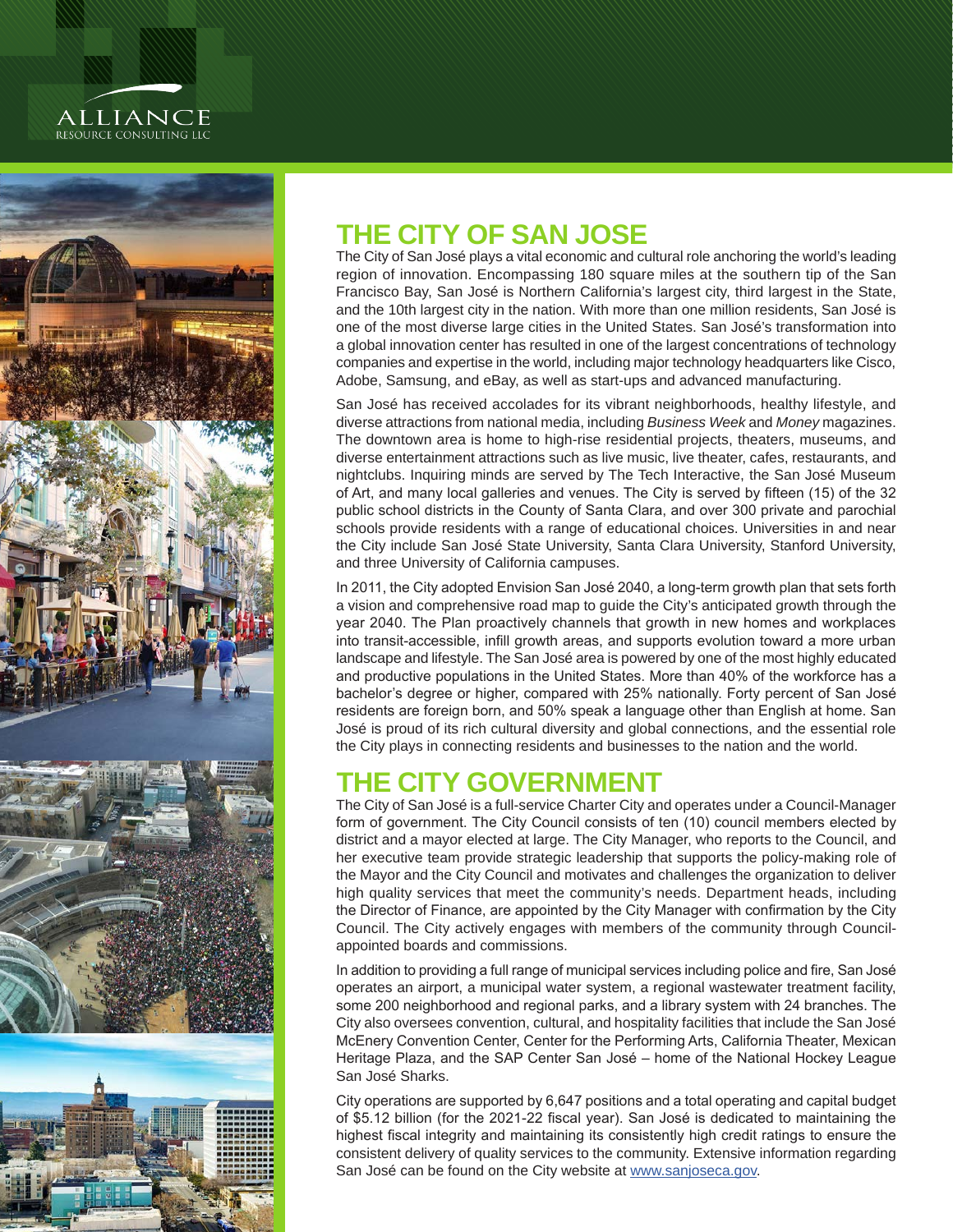City of San José, CA

## **THE FINANCE DEPARTMENT**

The Finance Department mission is to manage, protect and report on the City of San José's financial resources to enhance the City's financial condition for residents, businesses and investors. The Finance Department has four core divisions:

- Accounting, including City-wide Emergency Operations Center Fiscal Recovery
- Debt & Treasury Management
- Purchasing & Risk Management
- Revenue Management

The Finance Department works in partnership with the departments of Human Resources, Information Technology, and Public Works as the Strategic Support City Service Area to effectively develop, manage and safeguard City fiscal, physical, technological and human resources to enable and enhance the delivery of City services and projects. The Finance Department has a \$22.5M operating budget and 127.99 budgeted full-time equivalent positions.

#### **THE POSITION**

Under general direction with three direct reports and a total team of four, the Administrative Officer is responsible for managing administrative functions in support of the Finance Department's business operations, including general office administration, personnel administration (such as hiring, employee safety, training, benefits, employee relations), budget, fiscal and organizational analysis. Additional administrative functions may include customer service, records management, mail delivery, storage of supplies, equipment servicing, contract and grant administration, or processing documents such as permits, purchase orders, etc. Responsibilities include providing direction to supervisory, professional, technical, and clerical support staff, interfacing with governing bodies such as the City Council, administering operations in compliance with very complex laws, regulations and rules, and providing data and analysis on which management bases major strategic decisions. The Administrative Officer is a member of the Finance Department senior leadership team, consisting of the Director, Assistant Director and four (4) Deputy Directors.

## **THE IDEAL CANDIDATE**

The City of San José's Finance Department is a tight-knit, hard-working and energetic team. The Department is looking forward to refreshing its department culture and team building initiatives as the City emerges from the intense COVID-19 pandemic era. The Finance Department is seeking an exceptional project manager who is results-oriented, organized and thrives in a fun and fast-paced environment.

The ideal candidate will be strategic, forward-thinking and able to set priorities. This person will be hands on with the work, organized and able to keep others on track and focused on timelines. This person will have good judgement, make appropriate decisions, and be composed and confident when interacting with others.

The top areas of focus for the next Administrative Officer will be:

- *• Management* Manage the Administrative tasks and processes for the Department
- *• Budgeting* In collaboration with the Budget Office, manage the Finance Department's budget throughout the year to ensure expenditures remain on track.
- *• Procurement and Contracts* Ensure Department procurement processes and contracts are managed appropriately
- *• Employee Engagement* Facilitate Department team building and staff recognition, training, attraction and retention efforts

The ideal candidate will be someone who takes initiative, follows through on work and can complete assignments on time. The ideal candidate will also bring a combination of fiscal budgeting experience with personnel management experience.

#### *Education and Experience*

- Bachelor's Degree in business administration, public administration or a related field and six (6) years of increasingly responsible experience in business management and/or administration, including at least two (2) years of experience supervising professional staff.
- Candidates should have in-depth experience working with department budgets, spreadsheets and composing and editing written reports.
- Fluency in Microsoft Office is required.
- Experience with personnel development is a plus.